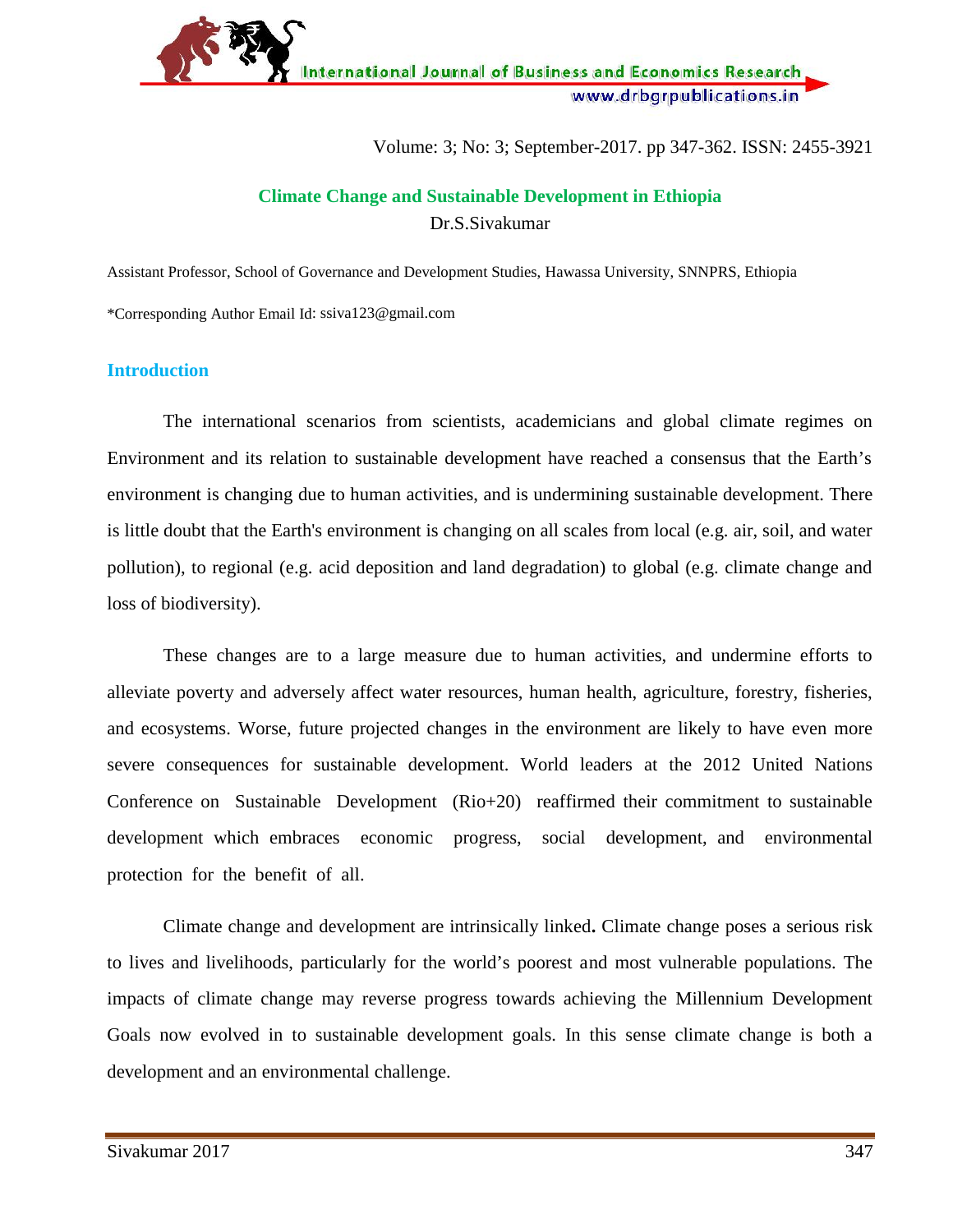Climate policies can be more effective when consistently embedded within broader strategies designed to make national and regional development paths more sustainable. This occurs because the impact of climate variability and change, climate policy responses, and associated socio-economic development will affect the ability of countries to achieve sustainable development goals. Conversely, the pursuit of those goals will in turn affect the opportunities for, and success of, climate policies.

The Constitution of the Federal Democratic Republic of Ethiopia (1995) is the foundation of all policies and laws in the issue of environmental management and protection in Ethiopia. It has incorporated environmental rights as the fundamental privilege of all citizens. The right tosus tainable development is also recognized as the development trend which the country is supposed to follow. Agriculture is the source of livelihood to an overwhelming majority of the Ethiopian population (it employees more than 80% of the labor force) and is the basis of the national economy. A decrease in seasonal rainfall has devastating implications on agricultural production leading to food insecurity, malnutrition and famine.

The frequency and intensity of drought is likely to increase over the coming decades, which will present a serious threat to biodiversity, ecosystems, water, agricultural and human health. Impacts of increased climate variability and change include (1) increased food insecurity; (2) out breaks of diseases such as malaria, dengue fever and water borne diseases such as cholera and dysentery due to floods, and (3) respiratory diseases associated with droughts; (4) heavy rainfalls which tend to accelerate land degradation and damage to communication infrastructure.

## **Definitions and Concepts of Climate Change**

There is a lack of preciseness in its definition. The term "climate change" is used by the media, funding agencies and in professional journals but without a clear and adequate definition as to what this term means. Here are a few definitions

1. Dictionary.com – climate change – a long-term change in the earth's climate, especially a change due to an increase in the average atmospheric temperature: Melting glaciers imply that life in the Arctic is affected by climate change.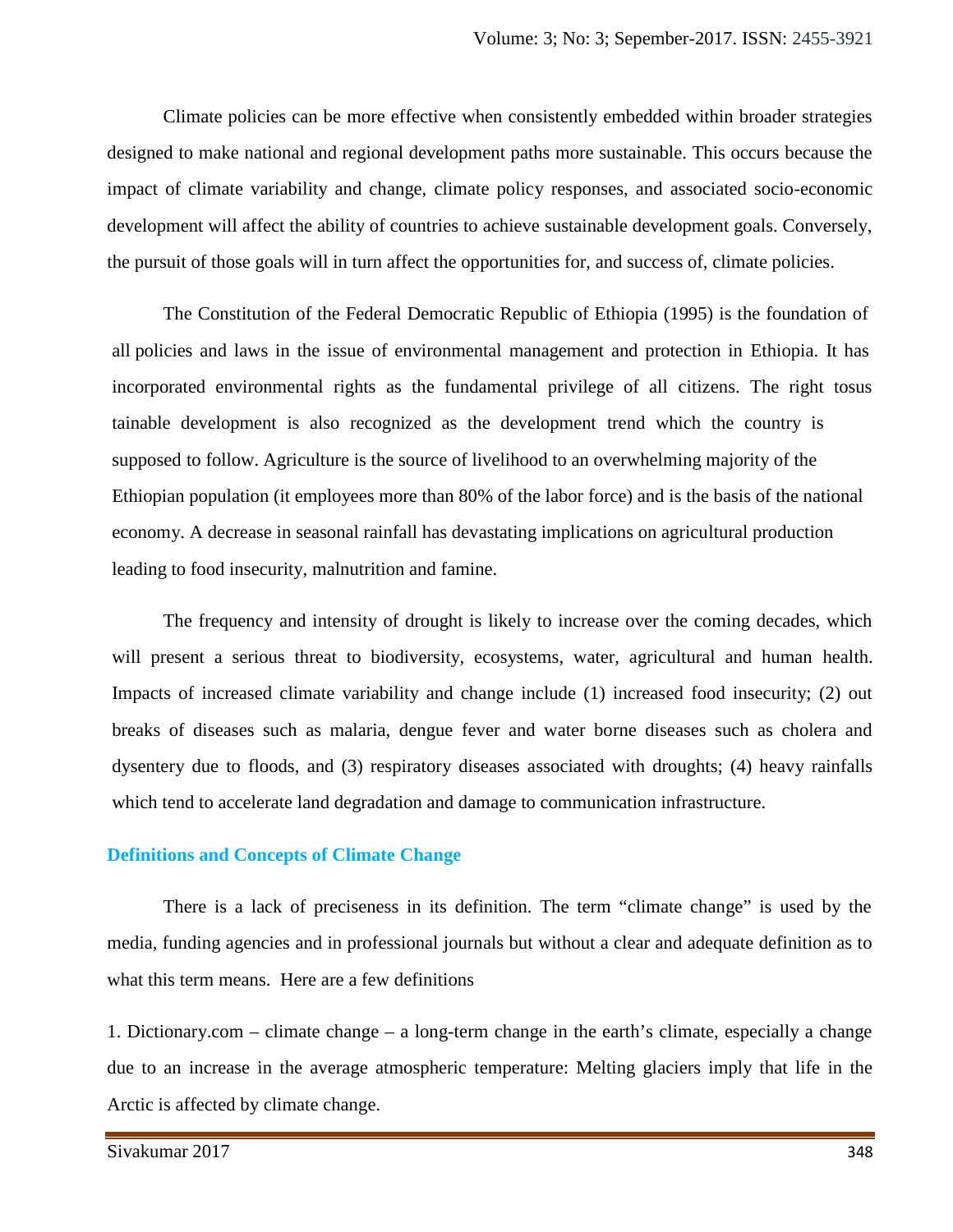2. The EPA–Climate change is a problem that is affecting people and the environment.

Climate is usually defined as the "average weather" in a place. It includes patterns of temperature, precipitation (rain or snow), humidity, wind and seasons. Climate patterns play a fundamental role in shaping natural ecosystems, and the human economies and cultures that depend on them. But the climate we've come to expect is not what it used to be, because the past is no longer a reliable predictor of the future. Our climate is rapidly changing with disruptive impacts, and that change is progressing faster than any seen in the last 2,000 years.

Because so many systems are tied to climate, a change in climate can affect many related aspects of where and how people, plants and animals live, such as food production, availability and use of water, and health risks. Certain human activities have also been identified as significant causes of recent climate change, often referred to as global warming.

# **Global Warming Versus Climate Change**

Global warming and climate change are often used as synonymous. But in strict usage they are different or simply mean different things to different people—and activate different sets of beliefs, feelings, and behaviors, as well as different degrees of urgency about the need to respond.

The term climate change appeared in the scientific literature before the term global warming, and has been used more frequently in peer-reviewed articles for more than forty years. For example, the closely-related term climatic change was first used in a seminal 1956 paper by Gilbert N. Plass, whereas the term global warming wasn't used until 1975 by author Wallace Broecker.

Global warming and climate change have different technical definitions, although they are often used interchangeably in popular media.

Global warming refers to the increase in the Earth's average surface temperature since the Industrial Revolution, primarily due to the emission of greenhouse gases from the burning of fossil fuels and land use change, whereas climate change refers to the long-term change of the Earth's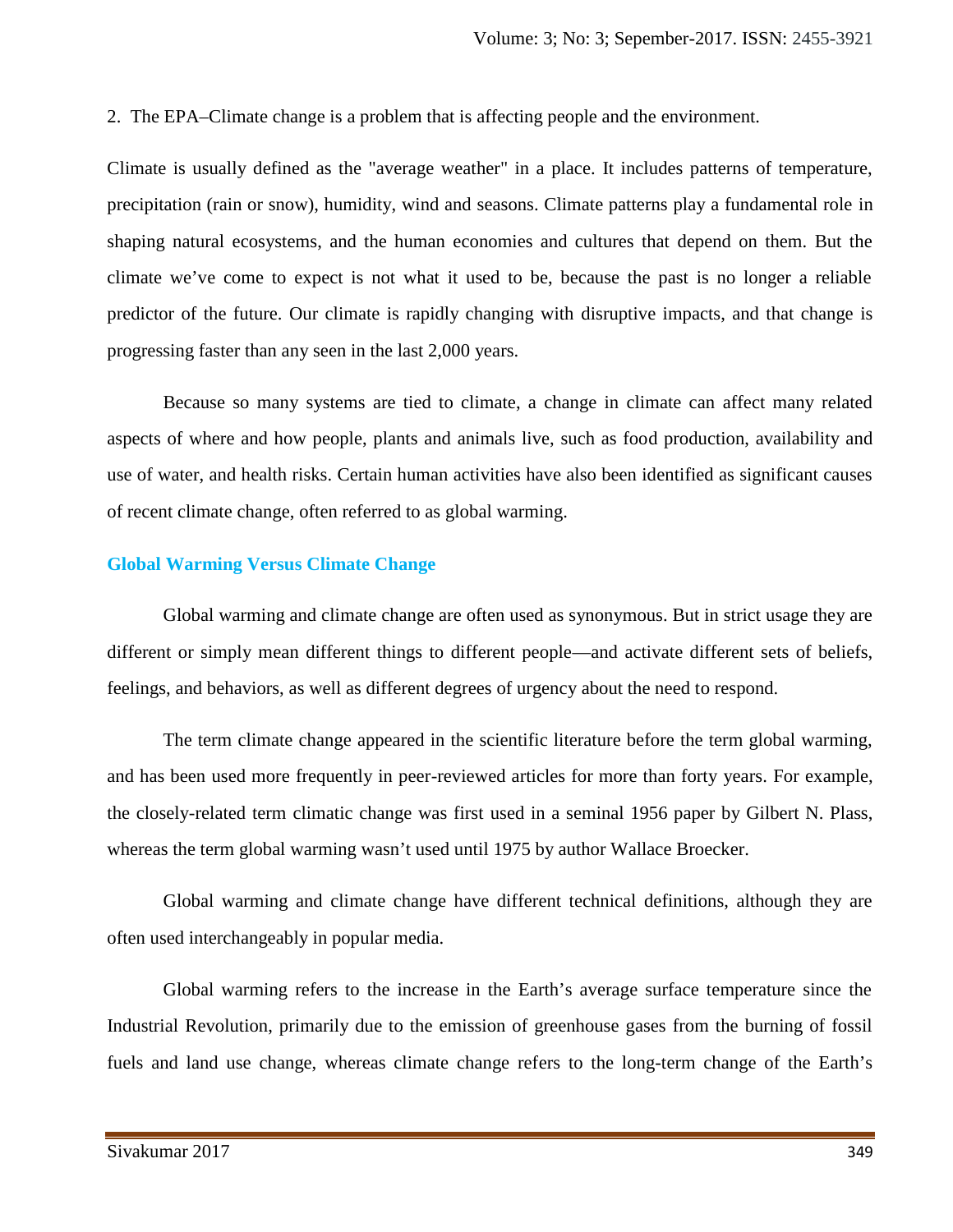climate including changes in temperature, precipitation, and wind patterns over a period of several decades or longer.

Scientists have used both terms in the peer-reviewed literature for decades, but the scientific community generally prefers the term climate change, which refers to a wider range of phenomena than just the increase in global surface temperatures. The mass media, however, widely uses the terms interchangeably, with some sources stating that they do so explicitly.

From the above given definition Climate change in short it mean the long-term shift in weather patterns in a specific region or globally. Unlike global warming, which refers to just one aspect of climate change - a rise in the surface temperature of the earth's surface – climate change refers to changes in a regions overall weather patterns, including precipitation, temperatures, cloud cover, and so on.

## **Causes of Climate Change**

The climate system includes a great deal of natural variability, and climate fluctuations have always been part of the Earth's 4.6 billion year history. However, over the past century changes in concentrations of greenhouse gases in the atmosphere are of an unprecedented rate and magnitude. Human population growth has led to increasing demands for energy and land resources. Through the burning of fossil fuels to produce energy for industrial use, transportation, and domestic power, and through land-use change for agriculture and forest products, humans have been altering the Earth's energy balance. Scientists believe that these changes may have already begun to alter the global climate

Models that account only for the effects of natural processes are not able to explain the warming observed over the past century. Models that also account for the greenhouse gases emitted by humans are able to explain this warming.

Sivakumar 2017 350 Earth's temperature depends on the balance between energy entering and leaving the planet's system. When incoming energy from the sun is absorbed by the Earth system, Earth warms. When the sun's energy is reflected back into space, Earth avoids warming. When absorbed energy is released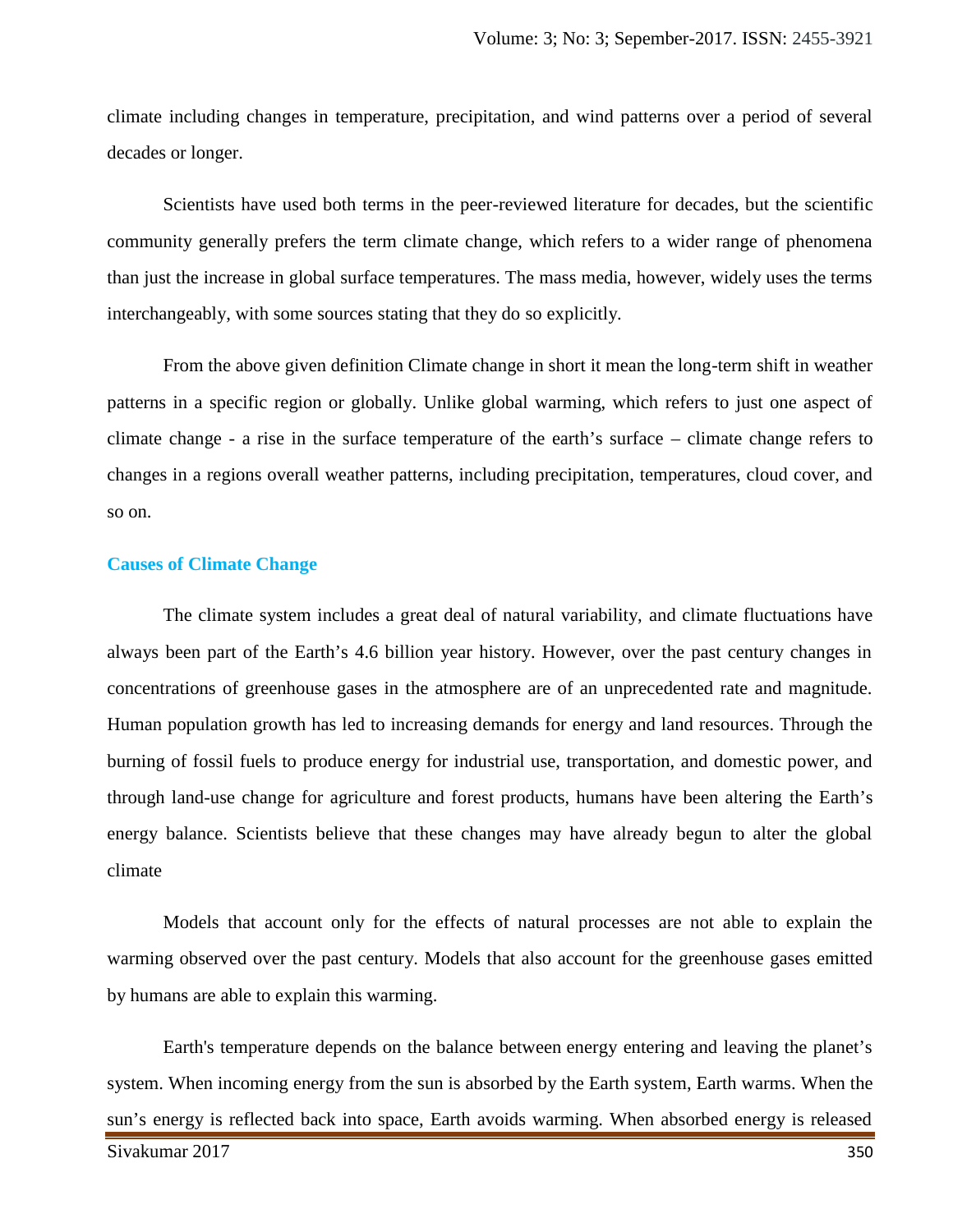back into space, Earth cools. Many factors, both natural and human, can cause changes in Earth's energy balance, including: Variations in the sun's energy reaching Earth Changes in the reflectivity of Earth's atmosphere and surface Changes in the greenhouse effect, which affects the amount of heat retained by Earth's atmosphere

Recent climate changes, however, cannot be explained by natural causes alone. Research indicates that natural causes do not explain most observed warming, especially warming since the mid-20th century. Rather, it is extremely likely that human activities have been the dominant cause of that warming.

Many scientific researches shows that the increase in greenhouse gas (GHG) concentrations in the atmosphere over the last 2,000 years. Since 1750 are due to human activities in the industrial era. Because of this change on the mode of production human activities have contributed substantially to climate change by adding CO2 and other heat-trapping gases to the atmosphere. These greenhouse gas emissions have increased the greenhouse effect and caused Earth's surface temperature to rise. The primary human activity affecting the amount and rate of climate change is greenhouse gas emissions from the burning of fossil fuels.

#### **Issues Insufficiently Addressed In The Epe**

Nowadays, environmental pollution issue is becoming hot agenda throughout the world. Soil pollution, sound pollution, indoor pollution and water pollution are serious problems which didn"t get sufficient attention equivalent to the problems.The Environmental Policy of Ethiopia considers air, water and soil pollution from industries and hazardous substances perspective. Pollution from agricultural activity such as the use of chemical fertilizers, pesticides and herbicides in agriculture are not well treated in specific manner.

A key component of environmental management is how policies, once adopted, are carried out the concept that "policies gain force through implementation" applies directly to environmental policy

Sivakumar 2017 351 As it has been argued by Serpil Savci, (2012), the nutrients contained in fertilizers will not only promote the growth of crops but also of wild plants, weeds as well as algal and aquatic plants in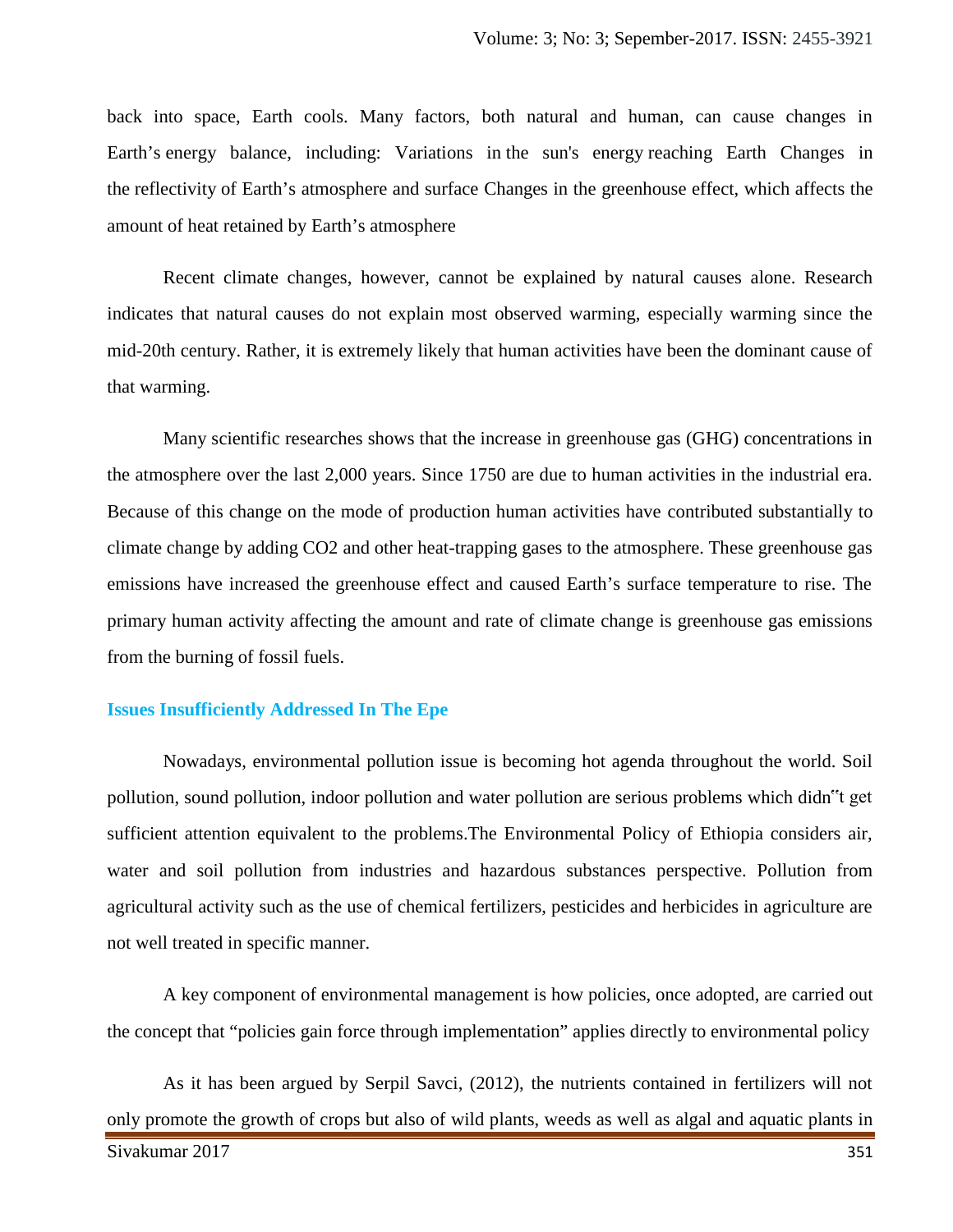rivers, lakes and the sea.As it has been cited by Forum for Environment (2011) and stated by Birgitta and Lindvall (1995), the major sources contributing to noise pollution globally are road and air transport; construction equipments and manufacturing processes. Religious institutions are also emerging as one of the sources of excessive noise. A study by Singh and Davar (2004) has, for example, shown that one of the main sources of environmental noise in Delhi, India is the use of loudspeakers in social and religious ceremonies.

As realities in Ethiopia indicate, indoor air pollution especially in rural areas is serious environmental problem in the country, but the issue is not well addressed in the policy document. Damage usually results from nitrogen and phosphorus in excess. In recent years, fertilizer consumption increased exponentially throughout the world, causes serious environmental problems. Fertilization may affect the accumulation of heavy metals in soil and plant system. Plants absorb the fertilizers through the soil; they can enter the food chain. Thus, fertilization leads to water, soil and air pollution. Environmental noise is emerging as one of the major problems in the cities of developing countries including Ethiopia. In Ethiopia, noise Pollution is governed under the Environmental Pollution Control Proclamation 300/2002 and other laws) But it is not clearly defined in EPE.

Furthermore, when filled with rainwater, plastic bags become breeding grounds for mosquitoes, which cause malaria. In addition, plastics take many years (20-1000) to degrade and hence pose a disposal challenge. Heavy use of most nitrogen and some other fertilizers can lead to soil acidification and brings change in biological and physical soil properties.

Increased concentration of heavy metals can have adverse effect on soil life. Therefore, the EPE needs to indicate the discriminate use of inorganic fertilizer. When we deal about environment, soil pollution should be one of the focus areas. Soil pollution is caused by the presence of man-made chemicals or other alteration in the natural soil environment. This type of contamination typically arises from the rupture of underground storage links, application of pesticides, and percolation of contaminated surface water to subsurface strata, oil and fuel dumping, leaching of wastes from landfills or direct discharge of industrial wastes to the soil.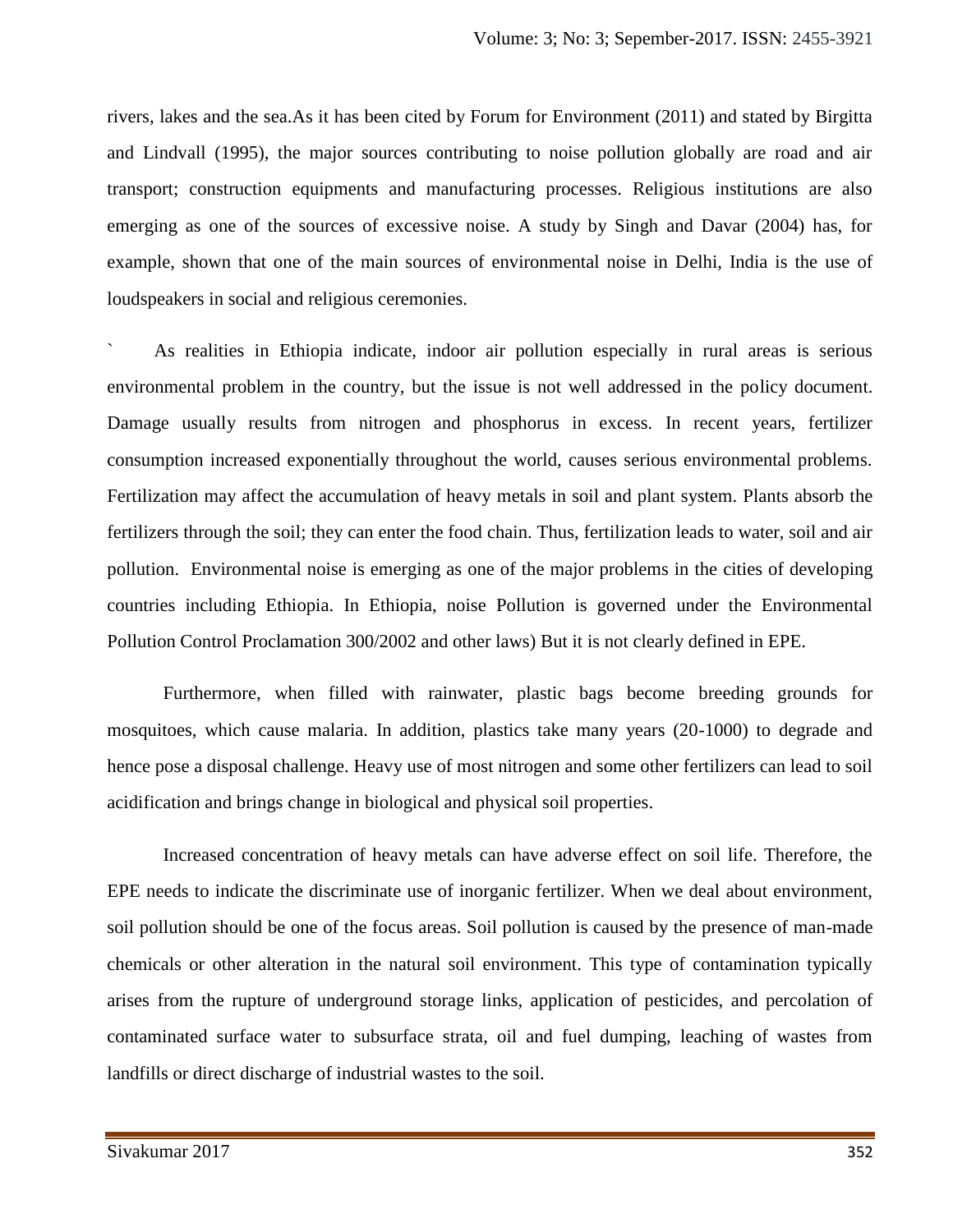The most common chemicals involved are petroleum hydrocarbons, solvents, pesticides, lead and other heavy metals. The environmental policy of Ethiopia focuses more on soil degradation than soil pollution which is becoming serious problem of the environment.

Plastic waste is a major environmental and public health problem, particularly in the urban areas. Plastic shopping or carrier bags are one of the main sources of plastic wastes. Plastic bag wastes contribute to blockage of drains and gutters, are a threat to aquatic life when they find their way to water bodies, and can cause livestock deaths when the livestock consume them.

The general levels of nutrients in excess of those normally present in natural ecosystems will result in considerable disturbance to plant and animal communities, and these may be undesirable from the viewpoint of conservation, aesthetics, or recreation.

To sum up, EPE is believed to be well designed, comprehensive and addresses major environmental concerns regardless of minor issues to be considered in the future. It addresses implementation principles, evaluation and policy review and explicitly recognizes participatory management. What is critical to EPE is its implementation. As one can observe on the ground, there are high implementation gaps.

These gaps might be related to the capacity (lack of professionals, facilities, and finance) of respective institutions at each level, especially from region to woreda.

# **The main greenhouse gases**

The most important GHGs directly emitted by humans include carbon dioxide (CO2), methane (CH4), nitrous oxide (N2O), and several others. Water vapor, Tropospheric ozone (O3), Chlorofluorocarbons (CFCs), hydrochlorofluorocarbons (HCFCs), hydrofluorocarbons (HFCs), perfluorocarbons (PFCs), and sulfur hexafluoride (SF6), together called F-gases, are often used in coolants, foaming agents, fire extinguishers, solvents, pesticides, and aerosol propellants. Unlike water vapor and ozone, these F-gases have a long atmospheric lifetime, and some of these emissions will affect the climate for many decades or centuries.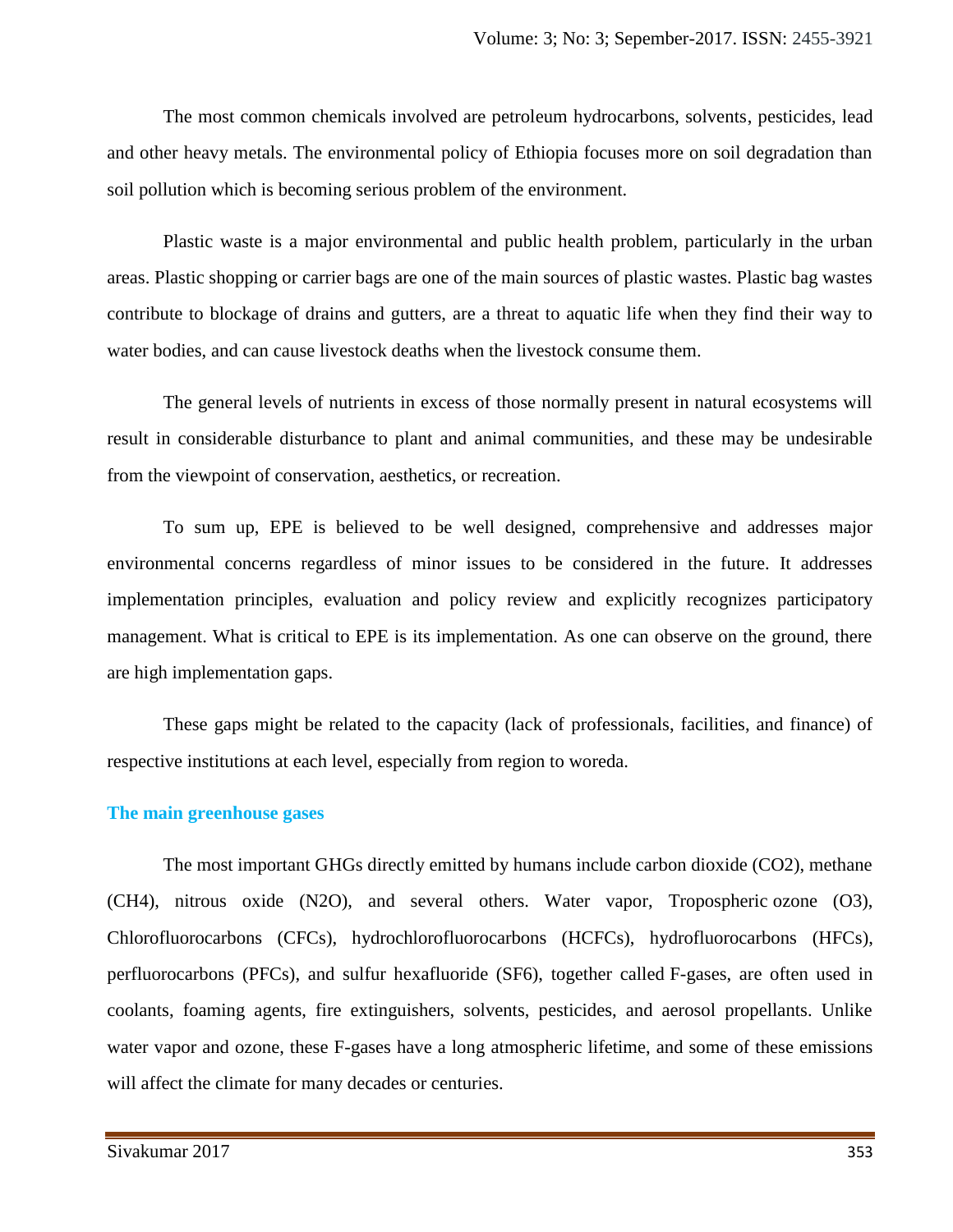#### **Other Climate Forcers**

Particles and aerosols in the atmosphere can also affect climate. Consequently, the causes of climate change can be grouped into two categories. These are natural and manmade causes; The primary cause of climate change is the burning of fossil fuels, such as oil and coal, which emits greenhouse gases into the atmosphere—primarily carbon dioxide. Other human activities, such as agriculture and deforestation, land-use change also contribute to the proliferation of greenhouse gases that cause climate change.

#### **Ethiopia's Contribution to Climate Change**

The GHG emissions per capita in 1994 totaled to 900 kg CO2 equivalent per capita and year. Compared to other countries, Ethiopia's emissions are very low (e.g. the U.S. emissions amount to 23.7 tones CO2 equivalent per capita and year in 1994). Sector wise, Ethiopia's GHG emissions are dominated by agriculture, which contributes 80% of the total GHG emissions. This reflects the fact that livestock farming goes together with high methane emissions. The dominant position of livestock farming in Ethiopia's economy also influences the relative contribution of GHG to the total emissions. These are dominated by methane emissions, which account for 80% of the warming potential.

In addition to agriculture, the energy sector (heating, cooking, and transport) contributes to the total GHG emissions with 15%. 95% of the energy consumption is satisfied by biomass sources (mainly wood); petroleum and electricity are of minor importance. Ethiopia's GHG emissions are closely linked to basic needs of the population: Food production (through livestock farming) and heating. Therefore, the future GHG emissions will likely increase with the projected increase in population.

#### **Effects of Climate Change**

Evidently, climate change is an added stress to already threatened habitats, ecosystems species and agricultural production in both developed and developing countries but the problem is sever in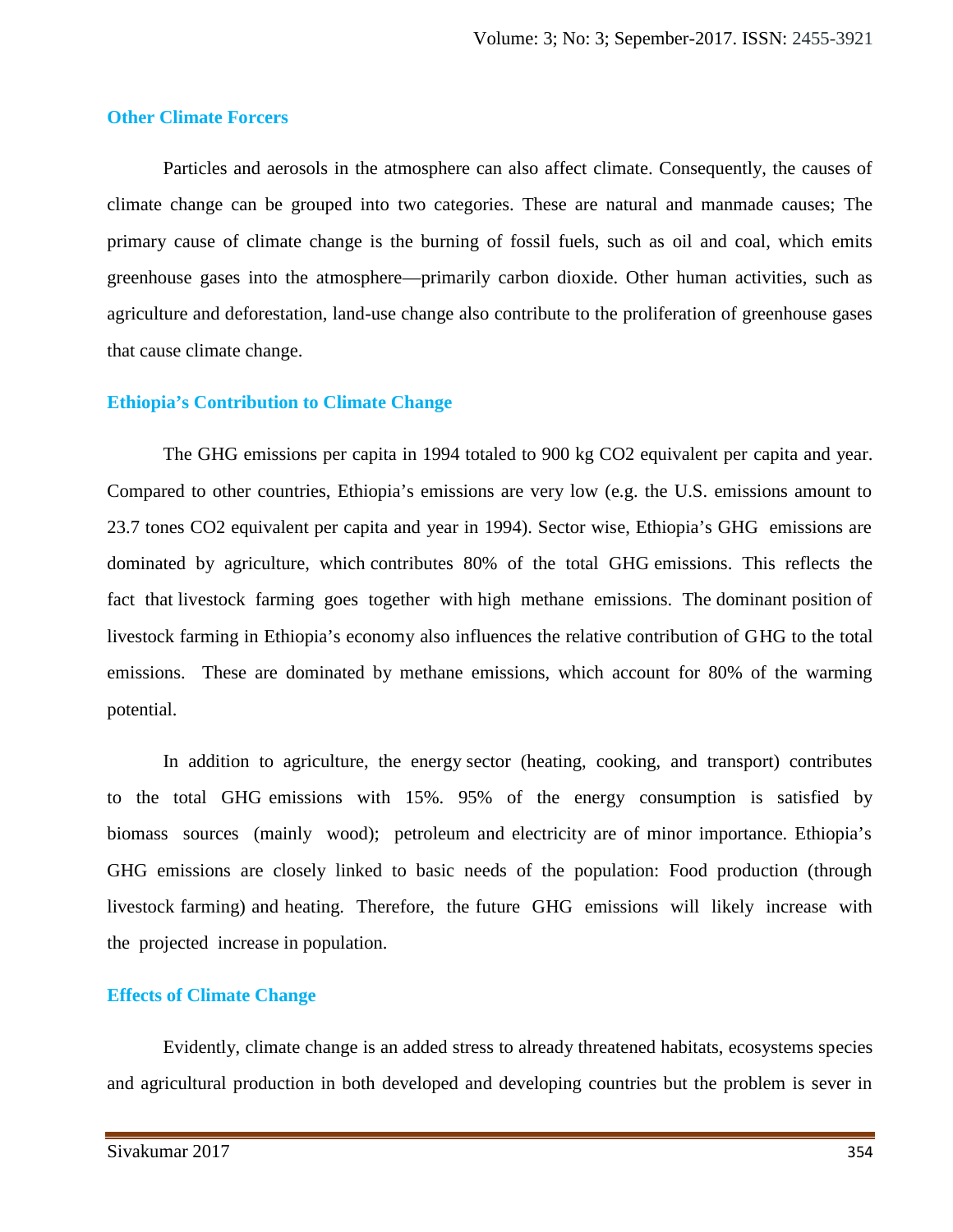Africa. Since, agricultural production relies mainly on rainfall for irrigation and will be severely compromised in many countries, particularly for subsistence farmers in sub-Saharan Africa.

Ethiopia is not the exception. Like the rest of the developing countries, it has been affected and is vulnerable to climate change. Yes, the frequent drought, the heat wave and rain pattern changes of the country are good examples. Adaptation to climate change in developing countries is vital and needs to be given urgent priority.

The rise in global temperature is of great concern for all of us in the planet for it will - and has already started - putting the required aspects of human race at great risk. It is also obvious that increasing temperatures - as well as extreme weather events - have a very negative effect on production.

## **Impacts of Climate Change in Ethiopia**

Climate change is already causing loss of life, damaging property and affecting livelihoods in many parts of the world, and it is expected to continue to do so in the future. Climate change will affect all nations, but the impact will be higher on low-income countries, such as Ethiopia, which have limited capacity to cope with the effects of a changing climate. The impacts of climate change in Ethiopia can be looked from different angles; on human health, the environment, agriculture, water supply, sanitation and socio-economic activities.

# **Climate change impacts on human health**

The health impacts of climate change can be direct or indirect. The *direct* health impacts occur when climate changes in the temperature, precipitation and weather extremes affect our health and survival directly. For example, very hot weather can cause heat-related illness such as heat exhaustion and heat stroke; and floods can cause injury and drowning. These direct effects are predicted to increase as the rate of climate change increases in the future.

The *indirect* health impacts of climate change are health problems caused by changes in natural and social systems as a result of shifts in the climate, which in turn have adverse effects on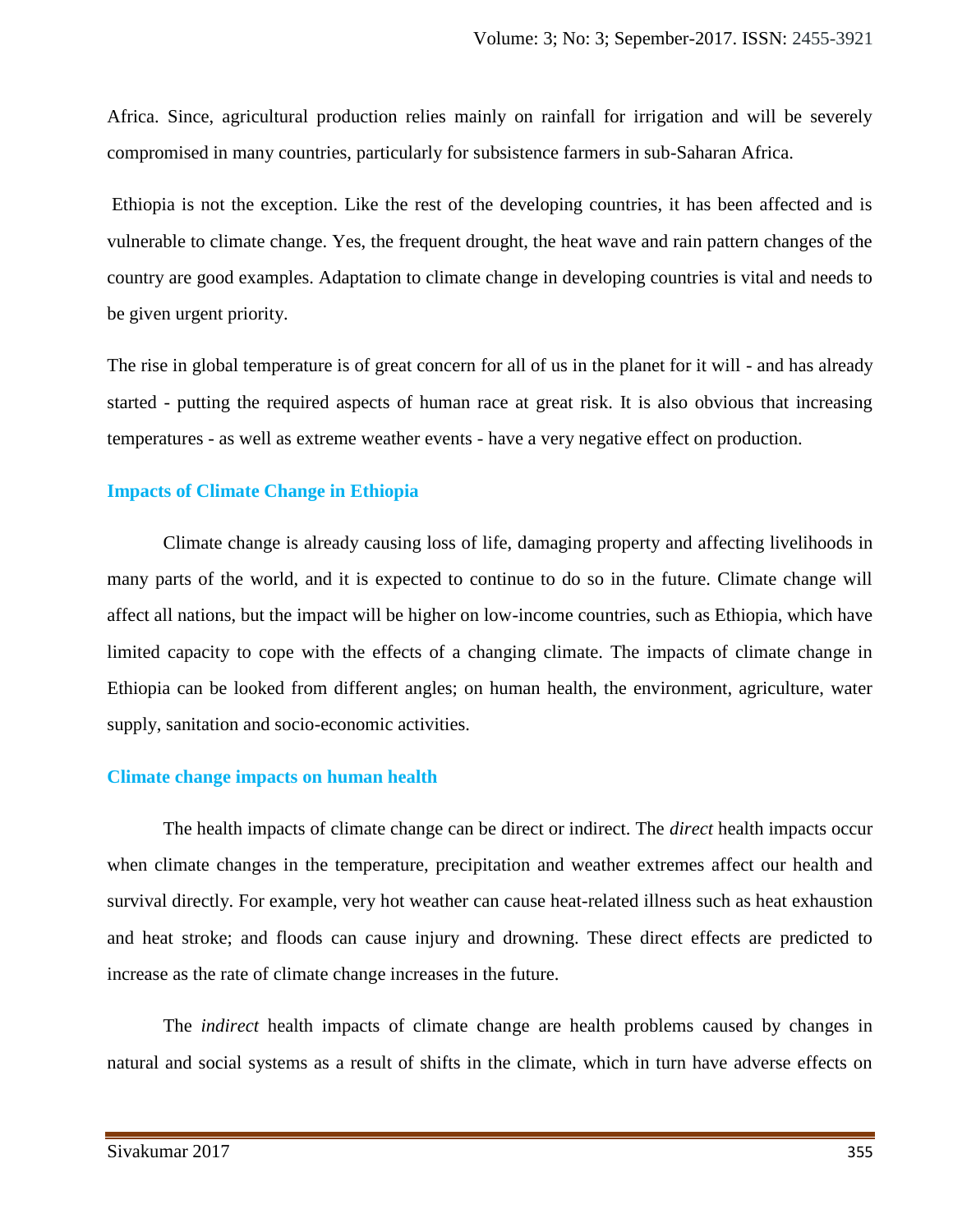human health. Changes to social and ecological systems can allow disease to spread more easily, or cause disease to emerge in areas where previously it was unknown or only present at low levels

Climate change is expected to increase the frequency of waterborne and food-borne infectious diseases in countries like Ethiopia because of the inadequate supply of safe drinking water, low sanitation coverage and poor hygiene practices.

#### **Climate change impacts on the environment**

Climate change has several impacts on the environment in addition to the disruption to water resources. Increased heavy rainfall as a result of climate change can cause soil erosion, crop damage and water logging, which makes the land difficult or impossible to cultivate for agriculture. It is estimated that Ethiopia loses more than 1.5 billion tons of fertile soil each year through heavy rain and flooding; this lost soil could have increased the country's crop production by an estimated 1.5 million tons. Soil erosion aggravates the problem of food security in the country.

Climate change is also expected to affect biodiversity significantly, because it will change the environment and climatic conditions where plants and animals live. In Ethiopia, the unique environments that support our already endangered species are becoming less hospitable because climate change is causing longer dry periods and shrinking the available water resources.

#### **Climate change effects on agriculture, livestock and the Ethiopian economy**

Climate change poses huge challenges to the global economy and to social development. Its impacts will disproportionately affect sub-Saharan African countries such as Ethiopia because their economies are highly dependent on climate-sensitive activities such as rain-fed agriculture. In Ethiopia, agriculture contributes about 47% of the country's Gross Domestic Product (GDP) and more than 70 million people (85% of the Ethiopian population) depend on agriculture directly or indirectly for their livelihoods. Therefore, any effect on agriculture will significantly affect the Ethiopian economy.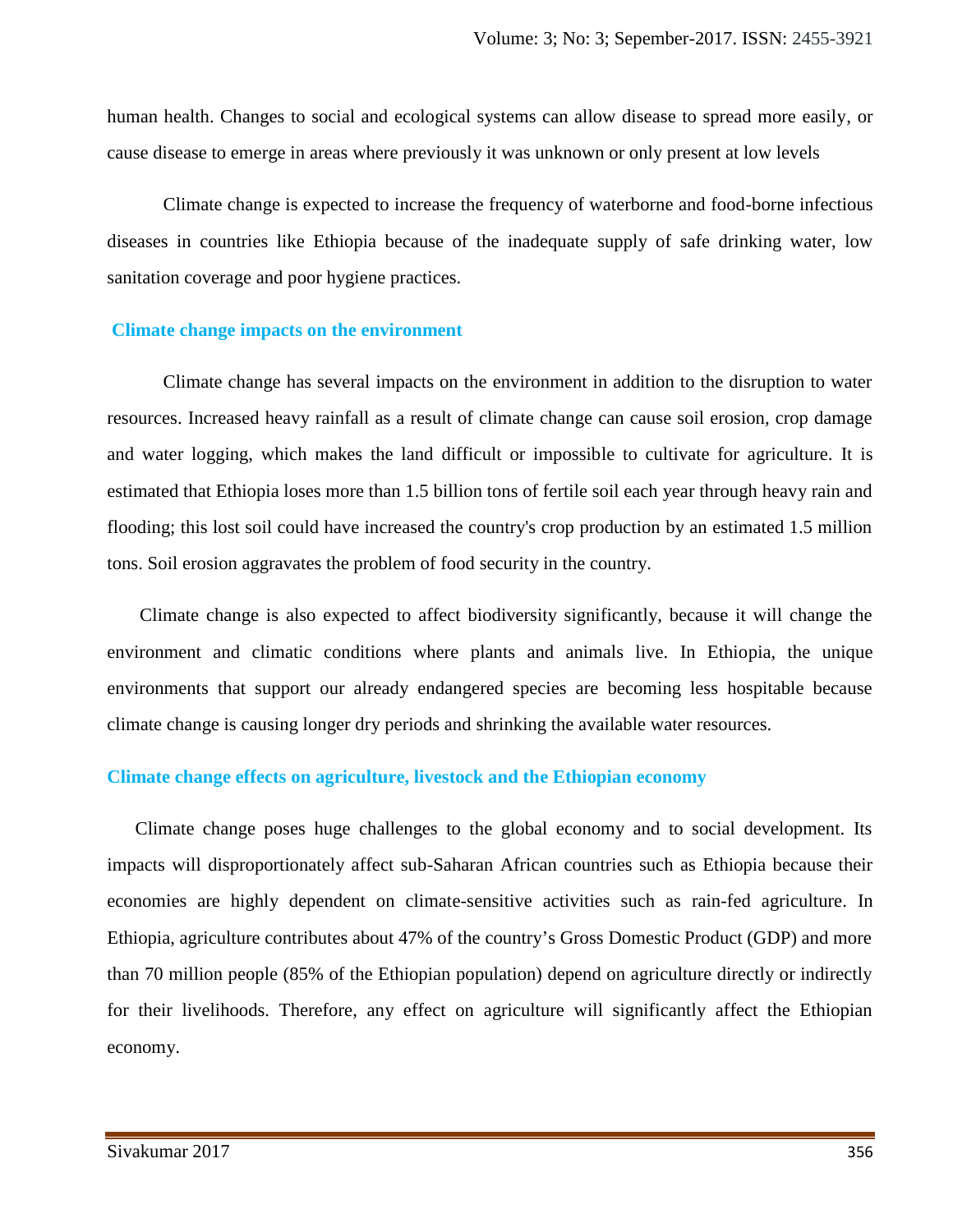The impacts of climate change on the environment could also reduce the national income from the export of agricultural products such as coffee, pulses and flowers. Of particular concern is the possible impact on Ethiopia's famous Arabica coffee, which is exported all over the world. Coffee plants are very sensitive to climate change and there are concerns that Arabica coffee production could become impossible in Ethiopia by the end of this century if the change continues at the current rate.

Ethiopia is home to Africa's largest livestock population, and is the world's tenth-largest producer of livestock and livestock products which make up about 10% of the country's foreign currency earnings. Frequent and extensive droughts in the country have a considerable effect on Ethiopia's livestock because decreased rainfall shrinks available water resources and reduces the productivity of grassland and rangeland.

In addition to affecting agriculture and livestock, floods can cause huge damage to property, livelihoods and infrastructure. This occurred in the 2006 floods in Dire Dawa city which was the worst flooding that costs thousands of peoples life, estimated tens millions ETB from property damage and it displaced large number of peoples.

#### **Climate change impacts on water resources**

Climate change leading to increased surface temperatures, melting of snow and glaciers, rise in sea level and an increase in extreme weather events such as droughts and floods, can significantly affect water resources. As global warming increases the evaporation of water into the atmosphere and changes the patterns of major air streams and ocean currents such as El Niño and La Niña. This in turn alters the distribution of precipitation, so some regions experience greater rainfall and flooding while others become more prone to droughts.

#### **Climate change impacts on sanitation and hygiene**

Flooding due to climate change is expected to affect sanitation because it damages drainage infrastructure and wastewater treatment facilities. During flooding, the flood water can burst sewer lines, where they exist, and overwhelm waste treatment plants. In other areas, pit latrines and septic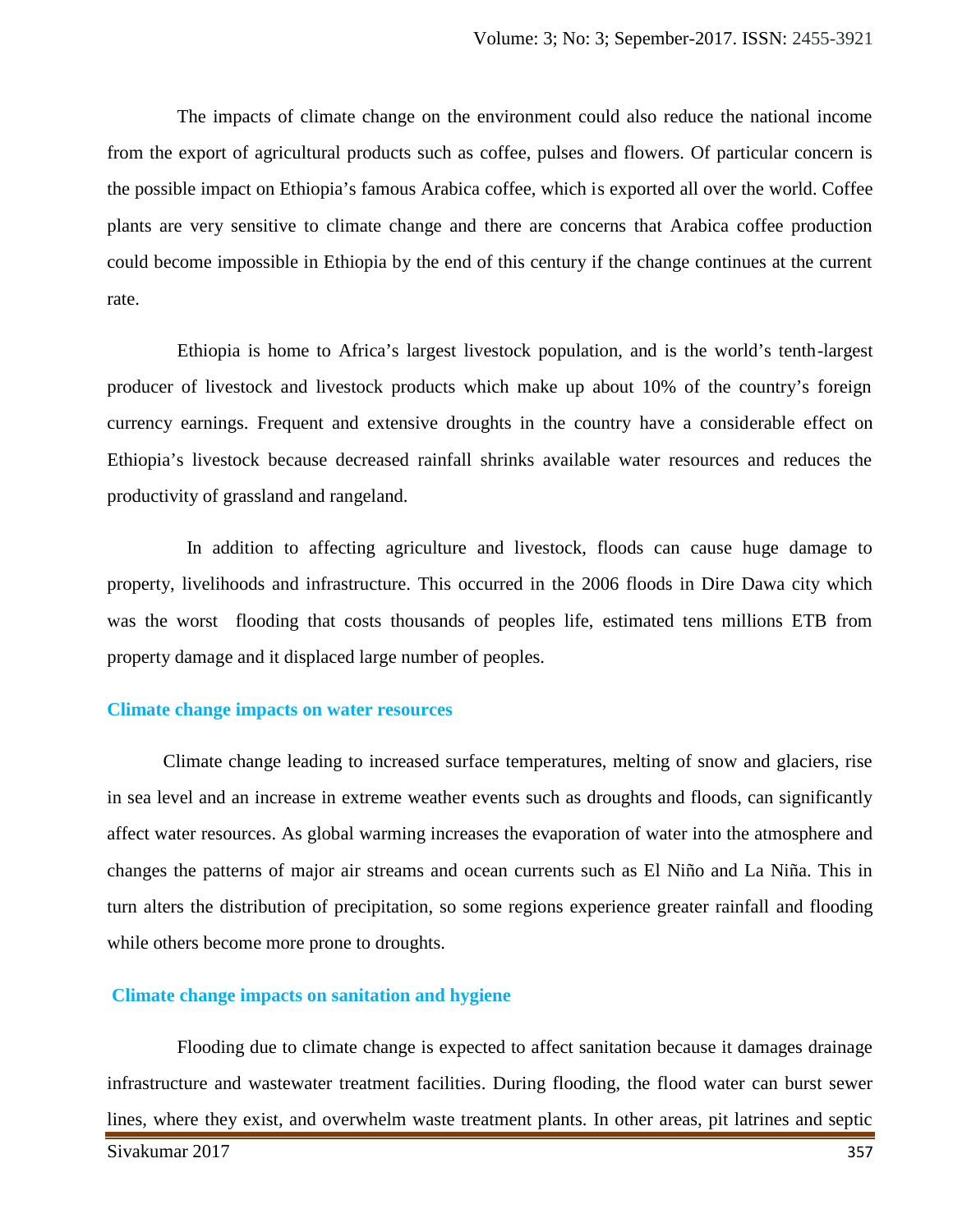tanks are liable to overflow. Sanitation facilities in urban and slum areas are highly vulnerable to flooding because they are often poorly designed and constructed.

Drought and water shortages also have considerable impact on sanitation and hygiene. Nowadays, an increasing number of households in better-off urban areas use water-flush toilets, which require several litres of water to flush human excreta into a septic tank or sewer. It is important to notice, however, that other factors threaten the livelihoods of Ethiopian communities as well. For example resource degradation and the overexploitation of natural resources such as fire wood is one of the key issues in association with the environmental decline.

## **Legislative Measures**

Incorporation of environmental rights under the Constitution, adoption of Environmental Policy and the Conservation Strategyof Ethiopia,ratification of multilateral environmental Conventions, establishment of the Environmental Protection Authority are some of the basic moves towards heading for environmental protection and sustainable development in Ethiopia.

The environmental crises, however, may continue despite the taking of all the above-mentioned measures. This is because all the said measures are of a framework nature and thus they cannot implement themselves. They need the formulation and implementation of laws, standards and guidelines.

Therefore, the third stage marks the formulation of environmental protection laws so as to the objectives fixed by the Constitution and the Environmental Policy as well as the Conservation Strategy of Ethiopia and the environmental Conventions to which Ethiopia is a party. In this regard the Council of Ministers has recently deliberated upon and adopted the following draft environmental laws submitted to it by the Environmental Protection Authority.

#### **Proclamation on The Establishment of Environmental Protection Organs**

The main aim of the draft law is to establish a system that fosters coordinated but differentiated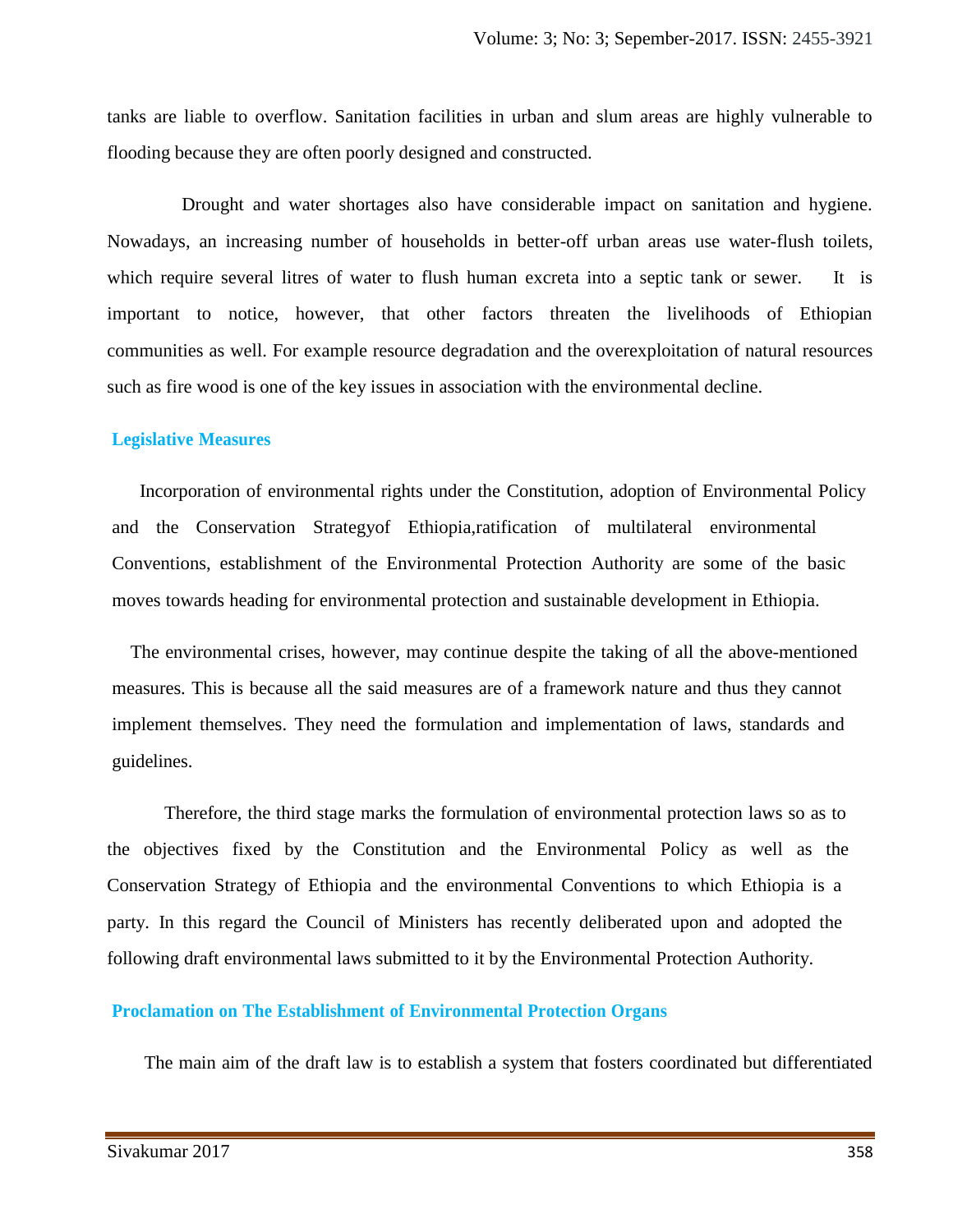responsibilities among environmental protection agencies at federal and regional levels so as to foster sustainable use of environmental resources, thereby avoiding possible conflicts of interests and duplication of efforts.

## **Environmental Impact Assessment Proclamation**

Environmental impact assessment is used to predict and manage the environmental effects that a proposed development activity might entail and thus helps to bring about intended development. Furthermore, assessment of possible impacts on the environment prior to the approval of a public instrument is recognized as providing an effective means of harmonizing and integrating environmental, economic, cultural and social considerations into a decision making process in a manner that promotes sustainable development.

To this end the draft law is prepared to facilitate the implementation of the environmental rights and objectives enshrined in the Constitution and the maximization of their socio-economic benefits by predicting and managing the environmental effects which a proposed development activity or public instruments might entail prior to their implementation.

# **Environmental Pollution Control Proclamation**

The draft law recognizes the fact that some social and economic development endeavors may inflict environmental harm that could make the endeavors counter-productive. It also underlines the fact that the protection of the environment, in general and the safeguarding of human health and wellbeing, as well as the maintaining of the biota and the aesthetic value of nature, in particular, are the duty and responsibility of all. To this end the draft law aims to eliminate or, when not possible, to mitigate pollution as an undesirable consequence of social economic and poletical condition.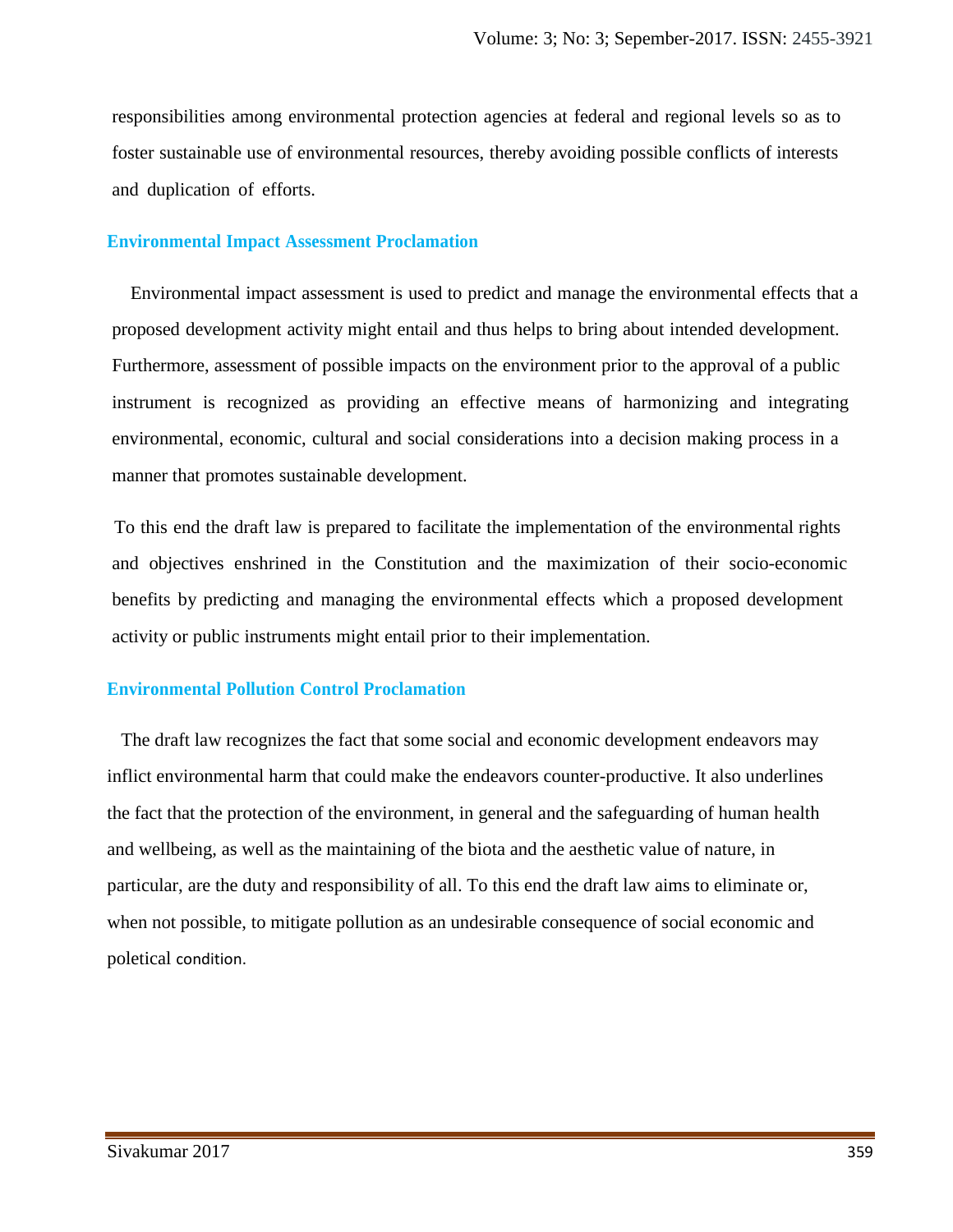#### **Solutions to Climate Change**

There is no single solution to climate change, which is primarily a problem of too much heat-trapping carbon dioxide (CO2), methane and nitrous oxide in the atmosphere. The technologies and approaches outlined below are all needed to bring down the emissions of these gases by at least 80 percent by mid-century. Boosting energy efficiency, Greening transportation**(**switching to low-carbon fuels and promoting efficient mass transportation systems), Exploring nuclear, Revving up renewable(such as solar, wind, geothermal and bio energy), Phasing out fossil fuel electricity, Managing forests and agriculture(by reducing emissions from deforestation and forest degradation and by making our food production practices more sustainable), Developing and deploying new low-carbon and zero-carbon technologies(Current research on battery technology, new materials for solar cells, harnessing energy from novel sources like bacteria and algae, and other innovative areas) and Ensuring sustainable development.

## **Conclusion**

Reconciling climate and sustainable development is a contemporary burning issue; that the world faces common challenges, the solutions must be shared. Since no country is immune from the complex challenges of climate change. There is need to have a new momentum that is crucial to reach an agreement which integrates sustainable development needs with climate change. With regard to these context climate changes in Ethiopia are a constraining factor for sustainable development and improvement of people's livelihoods. Continued climate change is expected to increase climate variability and the incidence of extreme weather events (e.g. droughts, floods) which will further degrade the country's ecosystems.

The main drivers behind Ethiopia's environmental degradation include the high population growth, high urbanization rates as well as a rapid economic growth that is largely driven by agricultural production, infrastructure expansion and increasing energy demand. Furthermore, institutions have insufficient capacity to prevent and manage the major environmental issues, and there are gaps between political environmental commitments and actual implementation to improve environmental outcomes.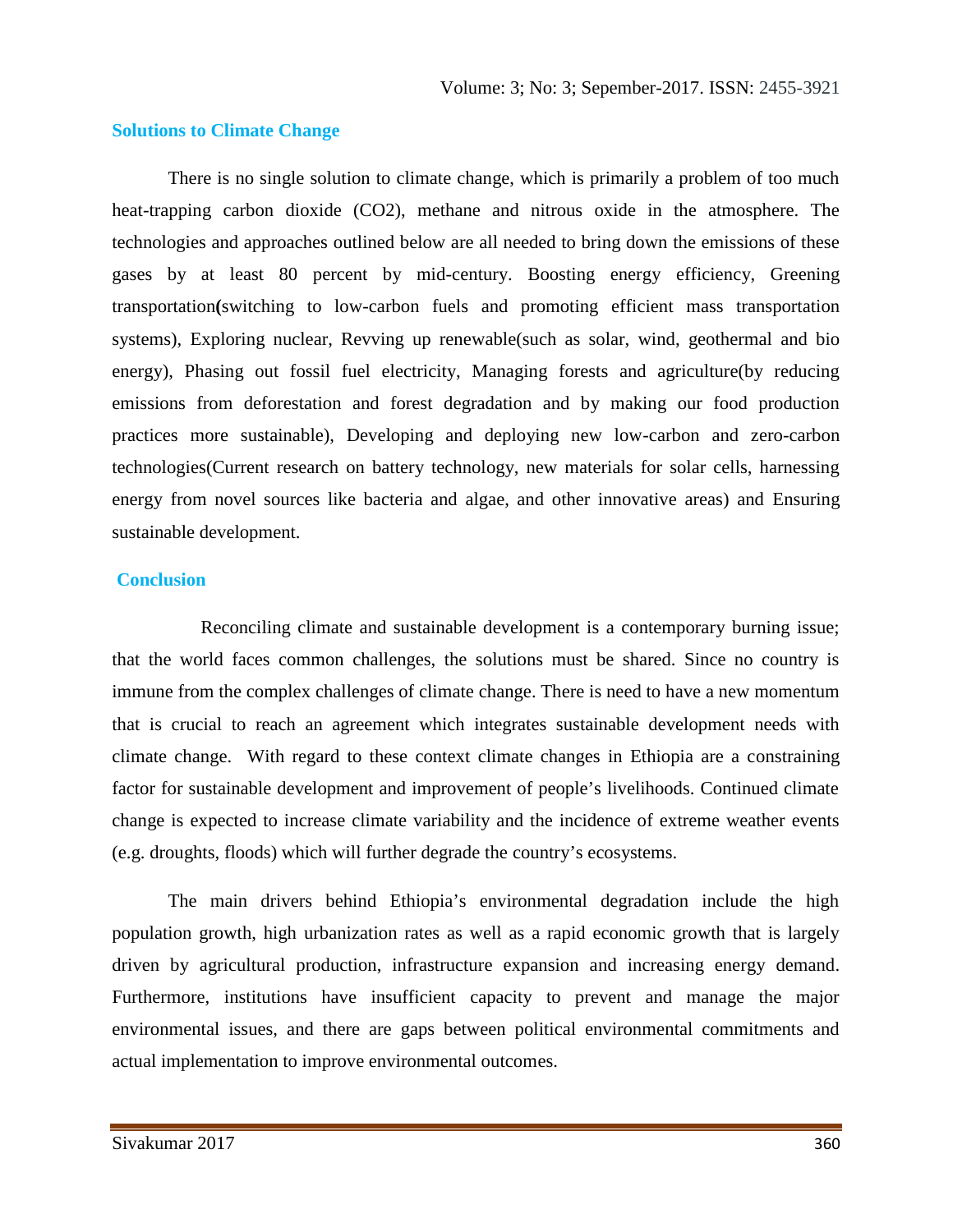Although capacity is still limited, the Ethiopian government has shown considerable political will regarding its environmental problems, by e.g. establishing environmental protection agencies at federal level and in all regional states, as well as formulating various environmental proclamations and ratifying important environmental conventions, and promoting environmental investments. Benefits of building resilience can be seen in Ethiopia's Productive Safety Nets Programme (PSNP).

Ethiopia's high ambitions and efforts to promote sustainable development are also manifested by the establishment of the national strategy Climate Resilient Green Economy (CRGE). However, Ethiopia faces many challenges in terms of lack of human and financial capacity, green technology know-how and proliferation. Environmental governance needs to be improved at all levels. Weak capacity in environmental management, and insufficient law enforcement and monitoring are key challenges that need to be addressed in order to meet SDG targets and move towards a greener economy.

# **References**

EPA (2011).Ethiopia's Vision for a Climate Resilient Green Economy.The path Way to Sustainable Development, Addis Ababa, Ethiopia.

EPA (2012).National Report of Ethiopia, the United Nations Conference on Sustainable De velopment (Rio + 20). FDRE, Addis Ababa.

EPA, 2004. Environmental Impact Assessment Guideline On Pesticides.

EPA/UNEP (2008): Ethiopian Environment Outlook: Environment for Development. Ad dis Ababa,Ethiopia

FDRE.(1995, August 21st).The Constitution of Federal Democratic Republic of Ethiopia.

Forum for Environment (2010).Ethiopian Environment Review, Addis Ababa, Ethiopia.

Forum for Social Studies (2008).Digest of Ethiopia's National Policies, Strategies and Program s, Addis Ababa, Ethiopia.